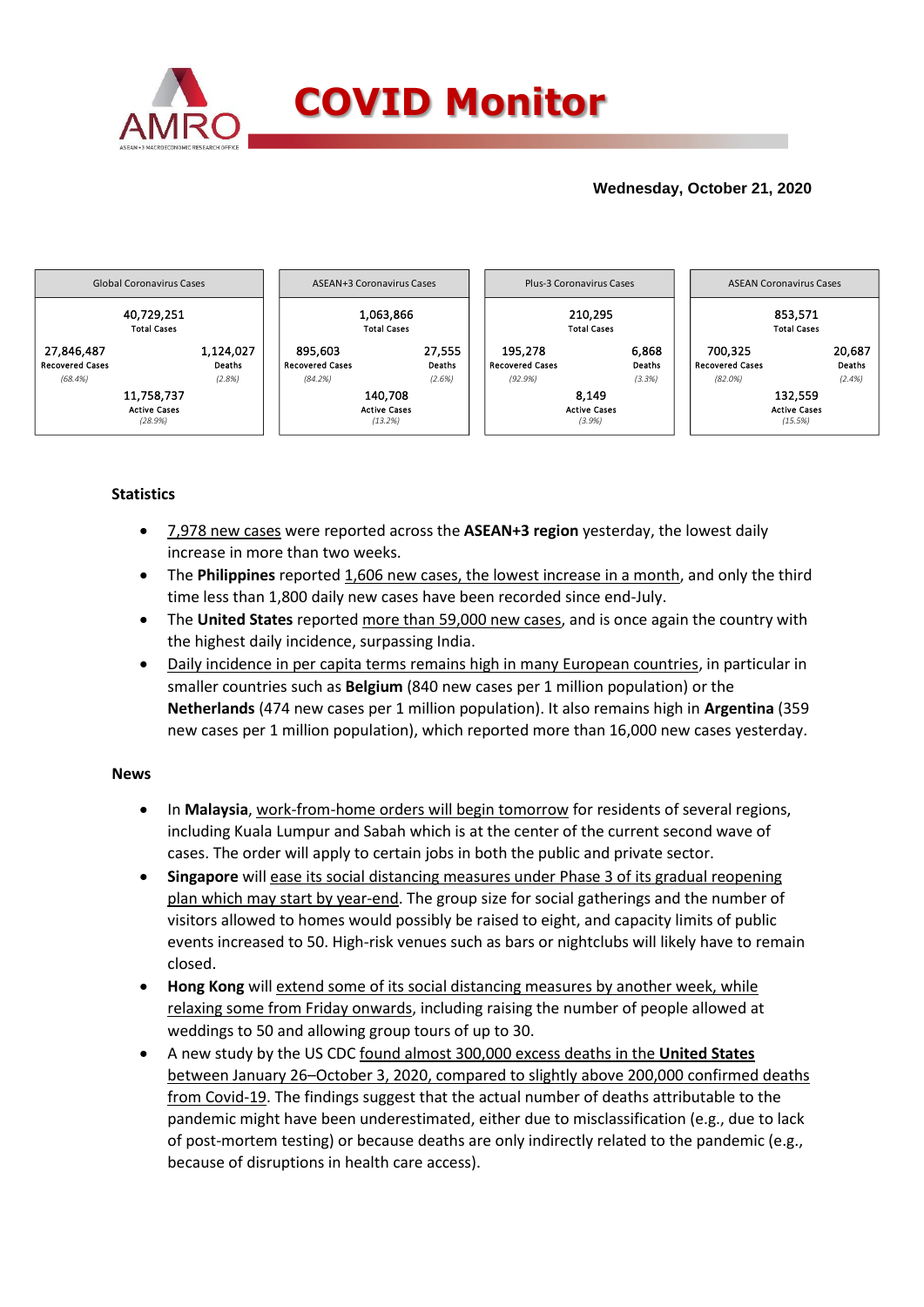

#### Overview of Confirmed COVID-19 Cases

| Data as of 20/10/2020 |
|-----------------------|
|                       |

| Economy              | <b>Total</b><br>Cases | Cases per 1M<br>Population | <b>New</b><br>Cases | <b>New Cases per</b><br>1M Pop. | <b>New Cases</b><br>$(7$ -day avg $)^1$ | ∆New Cases        | ∆% New<br>Cases | <b>Total</b><br><b>Deaths</b> | <b>New</b><br><b>Deaths</b> | Fatality<br><b>Rate (%)</b> | <b>Total</b><br>Recovered | <b>Recovery</b><br><b>Rate (%)</b> | <b>Active</b><br>Cases | <b>Resolved cases</b><br>$(96)^2$ |
|----------------------|-----------------------|----------------------------|---------------------|---------------------------------|-----------------------------------------|-------------------|-----------------|-------------------------------|-----------------------------|-----------------------------|---------------------------|------------------------------------|------------------------|-----------------------------------|
| Global               | 40,729,251            |                            | 333,724             |                                 |                                         | $-106, 166$       | 0.8             | 1,124,027                     | 5,868                       | 2.8                         | 27,846,487                | 68.4                               | 11,758,737             | 71.1                              |
| ASEAN+3              | 1,063,866             |                            | 7,978               |                                 |                                         | $-414$            | 0.8             | 27,555                        | 172                         | 2.6                         | 895,603                   | 84.2                               | 140,708                | 71.1                              |
| Plus-3               | 210,295               |                            | 594                 |                                 |                                         | 192               | 0.3             | 6,868                         | $\,$ 6 $\,$                 | 3.3                         | 195,278                   | 92.9                               | 8,149                  | 86.8                              |
| <b>ASEAN</b>         | 853,571               |                            | 7,384               |                                 |                                         | $-606$            | 0.9             | 20,687                        | 166                         | 2.4                         | 700,325                   | 82.0                               | 132,559                | 85.6                              |
|                      |                       |                            |                     |                                 |                                         |                   |                 |                               |                             |                             |                           |                                    |                        |                                   |
| China                | 85,715                | 61                         | 11                  | 0.0                             |                                         | -8                | 0.0             | 4,634                         | $\mathbf 0$                 | 5.4                         | 80,831                    | 94.3                               | 250                    | 99.7                              |
| Hong Kong, China     | 5,261                 | 689                        | 5                   | 0.7                             |                                         | $-10$             | 0.1             | 105                           | 0                           | 2.0                         | 4,996                     | 95.0                               | 160                    | 97.0                              |
| Japan                | 93,895                | 747                        | 487                 | 3.9                             |                                         | 177               | 0.5             | 1,679                         | $\overline{3}$              | 1.8                         | 85,867                    | 91.5                               | 6,349                  | 93.2                              |
| Korea                | 25,424                | 488                        | 91                  | 1.7                             |                                         | 33                | 0.4             | 450                           | $\overline{3}$              | 1.8                         | 23,584                    | 92.8                               | 1,390                  | 94.5                              |
| Indonesia            | 368,842               | 1,367                      | 3,602               | 13.3                            |                                         | 229               | $1.0$           | 12,734                        | 117                         | 3.5                         | 293,653                   | 79.6                               | 62,455                 | 83.1                              |
| Malaysia             | 22,225                | 669                        | 862                 | 25.9                            |                                         | $-3$              | 4.0             | 193                           | $\overline{\mathbf{3}}$     | 0.9                         | 14,351                    | 64.6                               | 7,681                  | 65.4                              |
| Philippines          | 360,775               | 3,279                      | 1,606               | 14.6                            |                                         | $-945$            | 0.4             | 6,690                         | 15                          | 1.9                         | 310,642                   | 86.1                               | 43,443                 | 88.0                              |
| Singapore            | 57,921                | 10,158                     | 6                   | 1.1                             |                                         | $\sqrt{2}$        | $0.0\,$         | 28                            | $\mathbf 0$                 | 0.0                         | 57,819                    | 99.8                               | 74                     | 99.9                              |
| Thailand             | 3,709                 | 55                         | 9                   | 0.1                             |                                         | $\mathbf 0$       | 0.2             | 59                            | $\Omega$                    | 1.6                         | 3,495                     | 94.2                               | 155                    | 95.8                              |
|                      |                       |                            |                     |                                 |                                         |                   |                 |                               |                             |                             |                           |                                    |                        |                                   |
| Brunei Darussalam    | 147                   | 326                        | $\mathbf 0$         | 0.0                             |                                         | $\mathbf 0$       | 0.0             | $\overline{3}$                | $\mathbf 0$                 | 2.0                         | 143                       | 97.3                               | $\mathbf{1}$           | 99.3                              |
| Cambodia             | 286                   | 17                         | 1                   | 0.1                             |                                         | $^{\rm -1}$       | 0.4             | $\mathbf 0$                   | $\mathsf 0$                 | 0.0                         | 280                       | 97.9                               | 6                      | 97.9                              |
| Lao PDR              | 23                    | $\overline{\mathbf{3}}$    | $\mathbf 0$         | 0.0                             | Ħ                                       | $\mathbf 0$       | 0.0             | $\mathbf 0$                   | $\mathbf 0$                 | 0.0                         | 22                        | 95.7                               | $\mathbf{1}$           | 95.7                              |
| Myanmar              | 38,502                | 721                        | 1,297               | 24.3                            |                                         | 117               | 3.5             | 945                           | 31                          | 2.5                         | 18874                     | 49.0                               | 18,683                 | 51.5                              |
| Vietnam              | 1,141                 | 12                         | $\mathbf{1}$        | 0.0                             |                                         | $-5$              | 0.1             | 35                            | $\mathbf 0$                 | 3.1                         | 1,046                     | 91.7                               | 60                     | 94.7                              |
| Belgium              | 240,159               | 20,853                     | 9,679               | 840.4                           |                                         | 1,452             | 4.2             | 10,489                        | 46                          | 4.4                         |                           |                                    |                        |                                   |
| France               | 939,147               | 14,450                     | 20,468              | 314.9                           |                                         | 7,528             | 2.2             | 33,636                        | 262                         | 3.6                         |                           | $\overline{\phantom{a}}$           |                        | $\overline{\phantom{a}}$          |
| Germany              | 385,591               | 4,647                      | 8,523               | 102.7                           |                                         | 126               | 2.3             | 9,882                         | 40                          | 2.6                         | 299,743                   | 77.7                               | 75,966                 | 80.3                              |
| Italy                | 434,449               | 7,213                      | 10,871              | 180.5                           |                                         | 1,534             | 2.6             | 36,705                        | 89                          | 8.4                         | 255,005                   | 58.7                               | 142,739                | 67.1                              |
| Netherlands          | 250,411               | 14,491                     | 8,194               | 474.2                           |                                         | 180               | 3.4             | 6,874                         | 46                          | 2.7                         | ٠                         | $\overline{\phantom{a}}$           |                        | $\overline{\phantom{a}}$          |
| Spain                | 988,322               | 21,088                     | 13,873              | 296.0                           |                                         | $-24,016$         | 1.4             | 34,210                        | 218                         | 3.5                         | 150,376                   | 15.2                               | 53,521                 | 94.6                              |
| Switzerland          | 86,167                | 9,965                      | 3,008               | 347.9                           |                                         | $-5,729$          | 3.6             | 2,145                         | $\overline{7}$              | 2.5                         | 54,600                    | 63.4                               | 29,422                 | 65.9                              |
| United Kingdom       | 765,487               | 11,382                     | 21,365              | 317.7                           |                                         | 2,535             | 2.9             | 46,791                        | 241                         | 6.1                         | ٠                         | ٠                                  |                        | $\sim$                            |
|                      |                       |                            |                     |                                 |                                         |                   |                 |                               |                             |                             |                           |                                    |                        |                                   |
| Brazil               | 5,273,954             | 24,951                     | 23,227              | 109.9                           |                                         | $-3,138$          | 0.4             | 154,837                       | 661                         | 2.9                         | 4,526,393                 | 85.8                               | 592,724                | 88.8                              |
| Canada               | 206,349<br>1,018,999  | 5,457<br>22,371            | 2,238<br>16,337     | 59.2<br>358.7                   |                                         | $-1,069$<br>3,355 | $1.1$<br>1.6    | 9,849<br>27,100               | 17<br>384                   | 4.8<br>2.7                  | 174,514<br>829,647        | 84.6<br>81.4                       | 21,986<br>162,252      | 89.3<br>84.1                      |
| Argentina<br>Mexico  | 860,714               | 6,772                      | 5,788               | 45.5                            |                                         | 2,089             | 0.7             | 86,893                        | 555                         | 10.1                        | 730,594                   | 84.9                               | 43,227                 | 95.0                              |
| Peru                 | 870,876               | 26,532                     | 2,201               | 67.1                            |                                         | $-925$            | 0.3             | 33,820                        | 61                          | 3.9                         | 788,494                   | 90.5                               | 48,562                 | 94.4                              |
| <b>United States</b> | 8,209,342             | 24,798                     | 59,488              | 179.7                           |                                         | 1,976             | 0.7             | 220,194                       | 932                         | 2.7                         | 3,295,148                 | 40.1                               | 4,694,000              | 42.8                              |
|                      |                       |                            |                     |                                 |                                         |                   |                 |                               |                             |                             |                           |                                    |                        |                                   |
| Australia            | 27,443                | 1,057                      | 38                  | 1.5                             |                                         | 32                | 0.1             | 905                           | $\mathbf 0$                 | 3.3                         | 25,125                    | 91.6                               | 1,413                  | 94.9                              |
| India                | 7,651,107             | 5,587                      | 54,044              | 39.5                            |                                         | 7,254             | 0.7             | 115,197                       | $\mathbf 0$                 | 1.5                         | 6,733,328                 | 88.0                               | 802,582                | 89.5                              |
| Iran                 | 539,670               | 6,413                      | 5,039               | 59.9                            |                                         | 788               | 0.9             | 31,034                        | 322                         | 5.8                         | 434,676                   | 80.5                               | 73,960                 | 86.3                              |
| Russia               | 1,422,775             | 9,704                      | 16,108              | 109.9                           |                                         | 265               | 1.1             | 24,473                        | 268                         | 1.7                         | 1,080,461                 | 75.9                               | 317,841                | 77.7                              |
| Saudi Arabia         | 342,968               | 9,866                      | 385                 | 11.1                            |                                         | 4                 | 0.1             | 5,217                         | 16                          | 1.5                         | 329,270                   | 96.0                               | 8,481                  | 97.5                              |
| South Africa         | 706,304               | 11,827                     | 1,050               | 17.6                            |                                         | $-411$            | 0.1             | 18,656                        | 164                         | 2.6                         | 639,568                   | 90.6                               | 48,080                 | 93.2                              |

Source: Haver Analytics, sourced from John Hopkins University; AMRO staff calculations.<br>Notes: New cases since previous day. Δ% refers to percentage change since previous day. Fatality rate measured as deaths per confirme